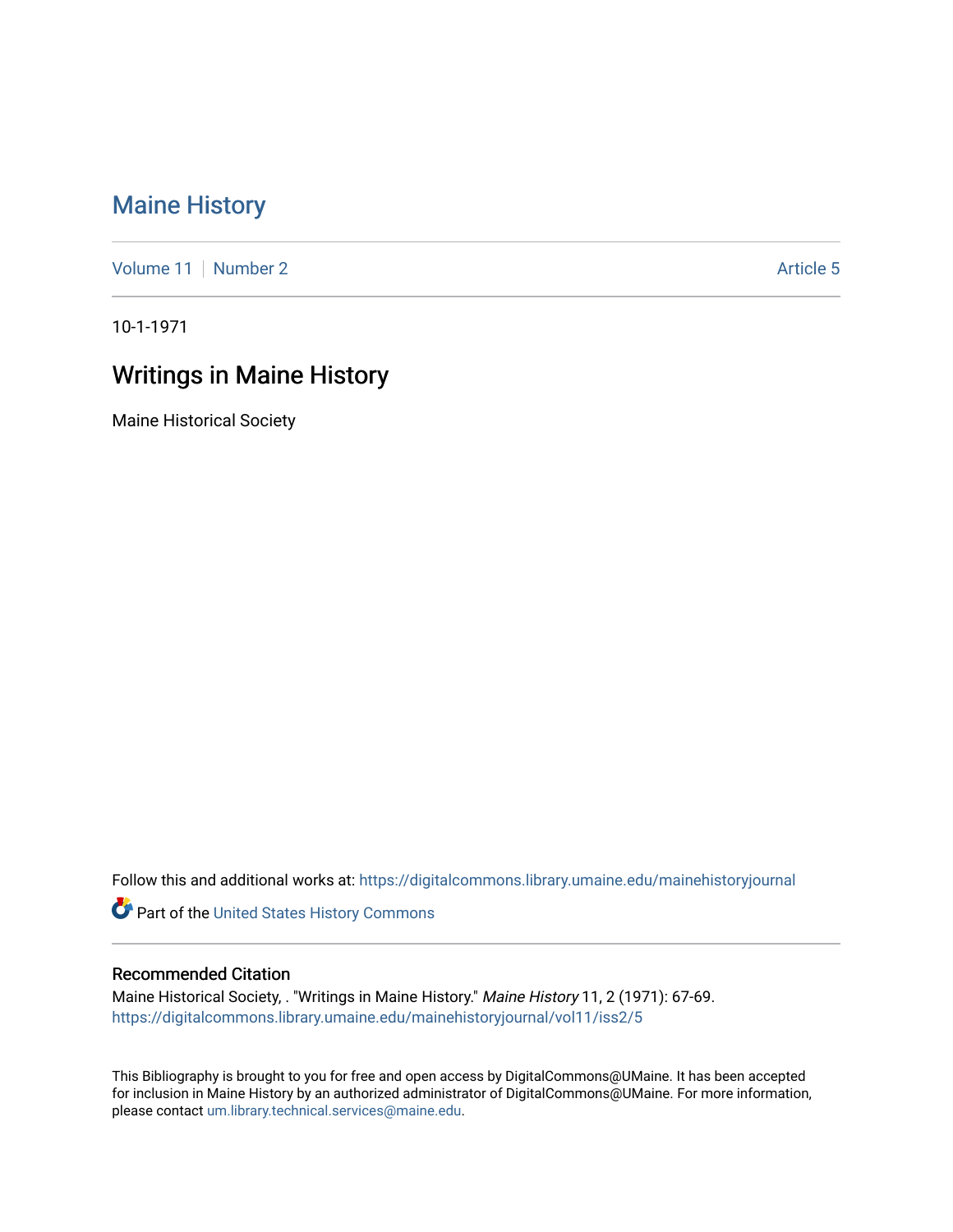## *WRITINGS IN MAINE HISTORY Periodicals and Newspapers*

ABBREVIATIONS: *DEM* Down East Magazine. *LJM* Lewiston Journal Magazine. *MST* Maine Sunday Telegram. *MT* Maine Times. *OTNE* Old-Time New England. *SQ* The Shaker Quarterly. *TJ* Thoreau Journal. *VH* Vermont History. *YM* Yankee Magazine. All dates are 1971, unless otherwise noted. BAKER, RICHARD. Maine'<sup>s</sup> college of human ecology. [College of the Atlantic at Bar Harbor] *MT* August 27- BARTER, J. MALCOLM. Artist, David Hanna. *DEM* September-BRANIN, M. LELYN. The Winslow Pottery in Portland, Maine. *OTNE* Spring. CHRISTIAN, SHELDON. Historic homesite pinpointed at Brunswick. *MST* July 18. COX, PETER W. The church that wouldn't die. [Winter Street Church, Bath] *MT* July 23- -----. A people's plan for downtown Portland. [Mainway, Portland'<sup>s</sup> urban renewal project] *MT* October 1. CUMMINGS, O.R. Rockland, Thomaston and Camden Street Railway. *DEM* October - CURRIER, ISABEL. Folkways in dance by Maine'<sup>s</sup> Passamaquoddies. *DEM* July. ------. Ballet at Bar Harbor. *DEM* September. EDWARDS, HERBERT. Rachel Field of the Cranberry Isles. *DEM* July. ESCHER, JOHN. Oil for Eastport: what does Eastport think? *MT* August 27- ----. How now old sow: first to fourth largest whirlpool in the world, depending on the Fundy tides. *MT* August 20. -----. The oil debate moves to Eastport. MT August 27. FALLON, DICK. <sup>A</sup> tale of loitering in two cities. [Portland and Augusta] *MT* January 29. FAY, PAULINE. Blanche Heald Ellsworth, fashion artist. *DEM* July. FISHER, PEGGY. Maine educators get lectured. [Dr. Harvey Scribner - Maine man now Chancellor of New York City schools] *MT* October 15. GRAVES, SARAH BRIDGE. The saddest February 22nd of them all. [News of Washington'<sup>s</sup> death reaches Augusta] *YM* February 1970. GRIFFIN, JUNE. Cape Breton - Maritimes really welcome visitors. [Acadia: Longfellow'<sup>s</sup> Evangeline] *LJM* September U. HUTCHINSON, GLORIA. The Shakers of Sabbathday Lake. *DEM* October.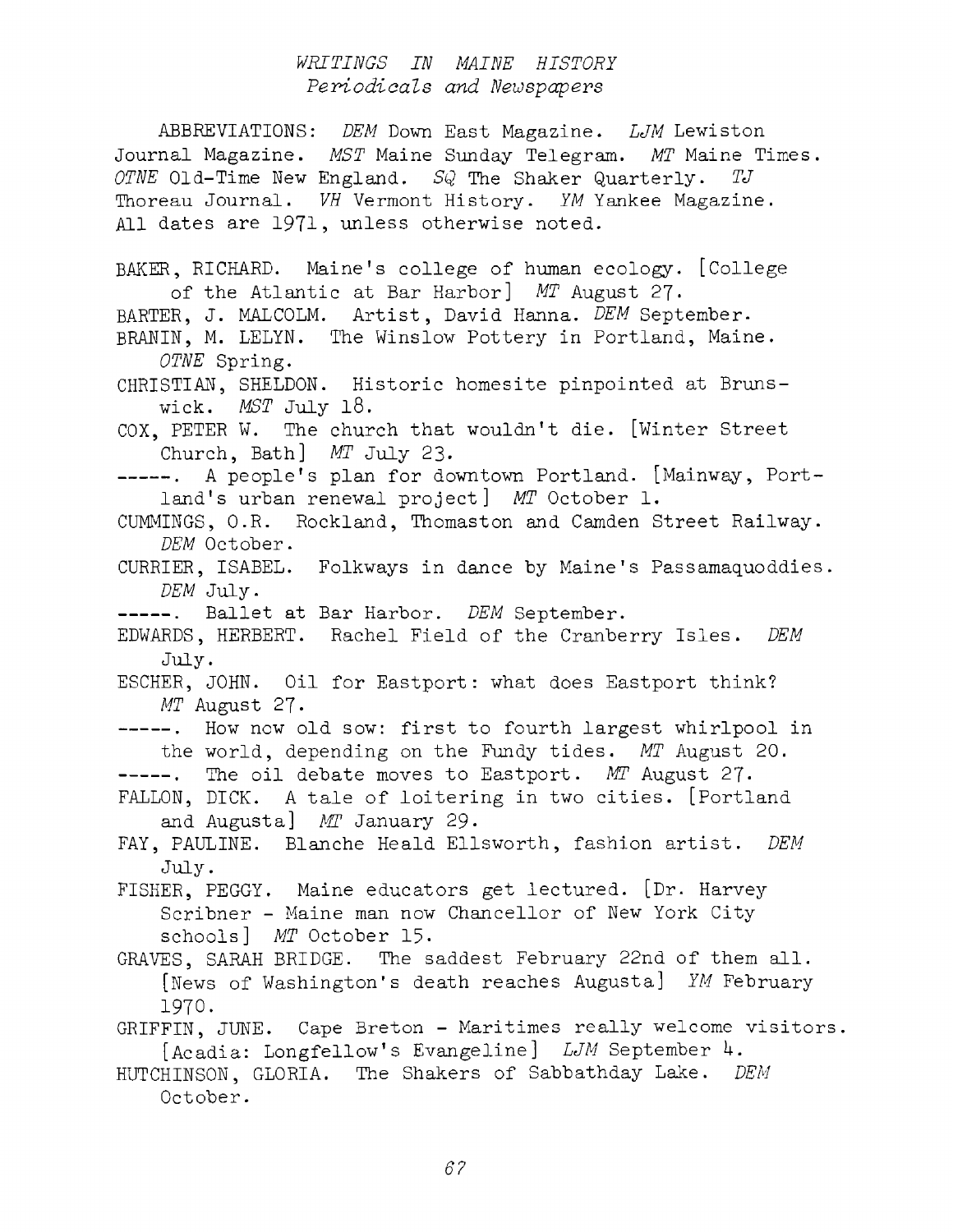JORDAN, ELOISE M. Isles of Shoals land of legends and history. *LJM* July 17. -----. William H. Jordan: Lumber king of Lisbon. *LJM* July 31. -----. State of Maine often called "The Home of Writers." *LJM* September 18. ------ . Tracing history along Lewiston-Topsham Route 196. *LJM* October 2. LABBIE, EDITH. Atkinson family settlers of Minot. *LJM* July 2^. Panning for gold on Swift River. *LJM* August 21. -----. Marine shipyard museum in Bath. [Percy & Small Shipyard] *LJM* October 2. LANCASTER, LAURA. A rage for old-time postal cards. *LJM* September  $4.$ LANGLEY, LYNNE. Saving the islands with easements. *LJM* July 30. -----. The changing conservancy: Maine's conservation establishment. *MT* August 20. -----. How to cause pollution while trying to end it. [Brunswick sewage plant] *MT* August 27. -----. Mobile homes: the Maine problem that won't go away. *MT* October 1. LANGLEY, WILLIAM. Maine's first landowners are getting organized. [Passamaquoddy Indians] *MT* January 29. ------ . Tax trouble in timber city or: what does Millinocket mean to Maine. *MT* August 6. ------ . Who is Hancock County'<sup>s</sup> second largest employer? [Jackson Laboratory] *MT* August 13. -----. What's a nice word like conservation doing in a group like this? *MT* August 20. -----. Democrats clambake...the patriarch at home. [Sen. Muskie at Thomas Point Beach with 500 Democrats] *MT* MARTIN, LUCY. One way to run a railroad. [Bangor & Aroostook August 27. LEAVITT, HAROLD E. Chase'<sup>s</sup> Mills as it was after the Civil War. [Home of Solon Chase, father of the Greenback Party in Maine] *LJM* October 2. Railroad<sup>]</sup> *MT* August 13.  $---$ . The common man doesn't stand a chance... [Rock quarry in residential zone - residents futile fight against it] *MT* September 4. MILLIKEN, HENRY. "Saint of Suncook" was remarkable. *LJM* July 17- -----. Unique lumberman's museum at Patten. *LJM* September 18. NOBLE, RICHARD B. Dirigo of Bath. [America'<sup>s</sup> first steel square-rigger] *DEM* September. PERRY, KATY. New veterans cemetery at Augusta is a moving shrine. *LJM* July 17